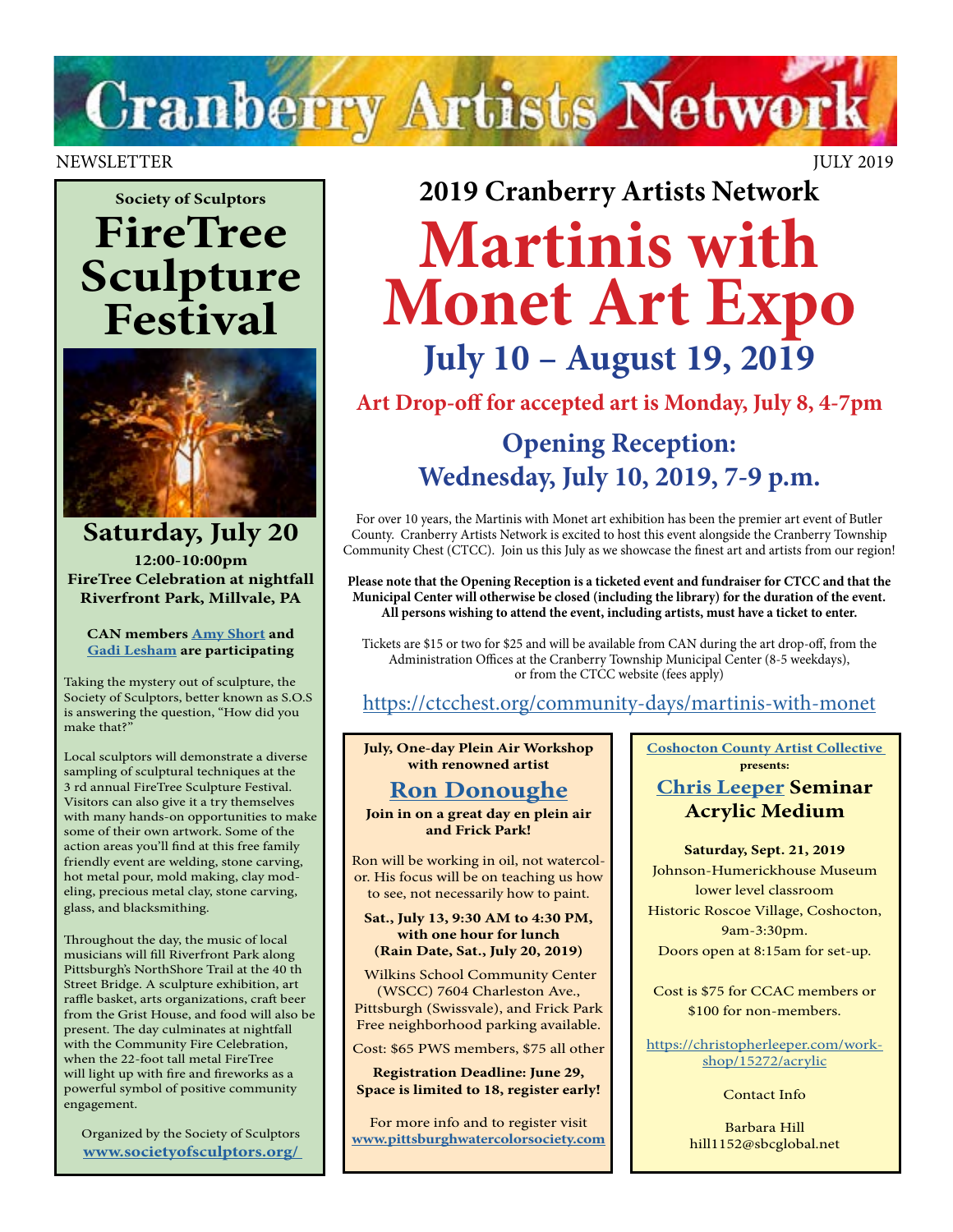#### **CRANBERRY ARTISTS NETWORK 2019 CALENDAR OF EVENTS**

- July Plein Air Painting
- Jul 2 First Tuesday figure drawing 10am-1pm
- July 8 Martinis with Monet Artwork drop off 4-7pm
- July 10 Martinis with Monet Opening Reception 7-9pm
- July 11, 12,13 Community Days
- Aug Plein Air Painting
- Aug 6 First Tuesday figure drawing 10am-1pm
- Aug 19 Martinis with Monet show ends and art pick up 4-7pm
- Sept Plein Air Painting
- Sept 3 First Tuesday figure drawing
- Oct 1 First Tuesday figure drawing
- Oct 21 New Member Screening 5-8pm
- Nov 8 Holiday show art drop off 4-7pm
- Nov 11 Holiday Show starts
- Nov 12 First Tuesday figure drawing on second Tuesday due to Election Day

Nov 15 Holiday Show

Opening Reception 6-8pm

- Dec 5 General Membership Meeting 6:30-9pm
- Dec 20 Holiday show ends,

artwork pick up 4-7pm

# **Cranberry Artists Network**

#### **JULY FEATURED ARTISTS**















[Vickie Schilling](https://www.vickieschilling.com/) [Mary Mason](https://www.facebook.com/mary.b.mason.9) [Mary Jane Hadley](https://www.facebook.com/maryjane.hadley) [Kathy Bischak](http://beavervalleyartists.org/Artist/bischak.html)







[Debra Tobin](http://www.debratobinart.com/) [Colin Richards](https://www.facebook.com/ColinRichardsArt/?eid=ARD-ctd36VIxMaa0Qy2jKUWPBtS7Q29rs4O0kuTg7LxJRL6cIxW9y_CJgx_dTuQvRKqTTxAfvKFocMnh&timeline_context_item_type=intro_card_work&timeline_context_item_source=100007039621778&fref=tag) [Elise McVeigh](https://www.facebook.com/elise.mcveigh2) [Duane Cacali](http://www.dcdigitalcanvas.com/) Irene Ackerman

*5th Anniversary Board Members Show* 

**July 9 - August 31 Back Hall Gallery Opening Reception during Martinis with Monet (Ticketed Event) Thursday, July 10, 2019** 



**7:00-9:00 p.m.**

Five Years of CAN is being celebrated with an Anniversary Show of the Board members work. This show will take place during the months of July and August in the Back Hall Gallery at the Cranberry Township municipal center.

Currently, the Board consists of Noele Reynolds, president; James Tobin, vice president; Marcy Bogdanich, treasurer; Mary Jane Hadley, membership; Vickie Schilling, exhibitions; Mary Mason, programs; Colin Richards, webmaster; Debra Tobin, n ewsletter; Elise McViegh, tech support; Kathy Bischak, publicity. Duane Cacali is honorary board member emeritus. Shari Finney served as secretary for 2 years. Irene Ackerman passed away, but a memorial award is given at each show in her name.

Cranberry Artists Network was born of an idea of township supervisor and CTCC board member Bruce Mazzoni. He wanted the arts to have a permanent place in Cranberry Township. The founding board members planned two member shows per year along with the open art expo Martinis with Monet. There is a Plein Air Painting group, an Open Studio once per month, and two member meetings per year with educational programs.

#### **CALL FOR ENTRIES JURIED EXHIBITION WOMEN IN ART 2019 October 1st – 31st Opening Reception 3rd October**

HARLAN GALLERY/SETON HILL UNIVERSITY Women in Art is a juried exhibition showcasing women artists in all media. Artists may submit one, two or three pieces. Submissions must be digital, jpg format. Email to Gallery Director, Todd Keyser - tkeyser@setonhill.edu

> **CASH AWARDS ENTRY FEE: \$20 for 1-3 works ALL MEDIA ACCEPTED DEADLINE: Monday 26 August 2019**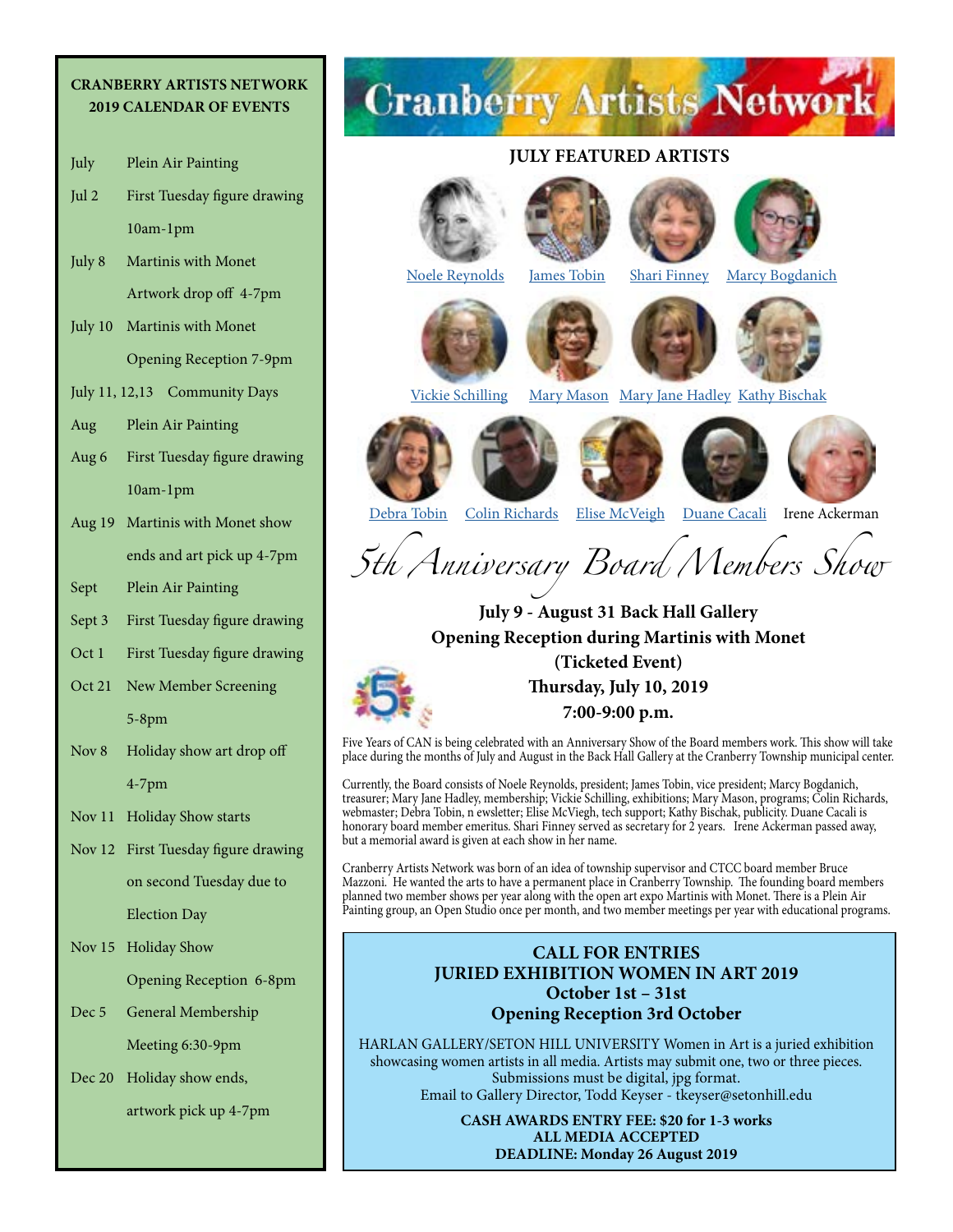

#### MEMBER NEWS



**[Diane Grguras](https://dianegrguras.com/)** has had a painting accepted by the Art of the State this year. It is a show of Pennsylvania artists held annually at the State Museum of Pennsylvania in Harrisburg. This year there were around 2100 entries, with 110 accepted. It runs from June 23 till September 8.

**[Carol Scheftic](http://convergentseries.com/)** has a collection of six art jewelry pins titled #Equality in the [Fiber and Fire Show](https://www.northhillsartcenter.org/resources/Documents/Shows/F_F%20Flyer%202019.jpg) at the [North Hills Art Center](https://www.northhillsartcenter.org/) from June 21 through July 19. On any day, which colors you choose to wear may simply reflect your mood, or they may complement the colors of your clothing. **[James](http://www.jamestobinart.com) and [Debra Tobin](http://www.debratobinart.com/)** also have multiple pieces in the show.









Congratulations **[Gina Judy](https://www.facebook.com/gina.judy.31)** on the following awards.



"Romantic Roses" Currently at the Pikes Peak International [Watercolor Exhibition](https://pikespeakwatercolorsociety.com//) in Colorado Springs; Photo Taken at Assoc. Artists of Butler County (PA) Spring Show Best of Show



"Dreamscape" Watermedia collage with rice-paper; Pittsburgh [Watercolor Society](https://www.pittsburghwatercolorsociety.com/) Member Show First Place; accepted into Ohio State Fair Prof. Juried Exhibition



[Gina Judy \(](https://www.facebook.com/gina.judy.31)far-left, rear, shown with workshop-participants) recently also led a free-workshop for the Southeastern Ohio Watermedia Society in Cambridge, OH, entitled "Printmaking for the Watermedia Artist". Local artists also attending from this area include Paula Siebieda (rear, second from right), Jeanne

D'Anniballe (seated, second from left) and Fran Veltri (far-right, front seated).



[Summit Gallery,](http://www.topofwv.com/summit-gallery/) Weirton; First-Place in "Churches of Brooke and Hancock County" competition; on display through June 22, Main-St. Weirton, WV.

**[Duane Cacali,](http://www.dcdigitalcanvas.com/) [Elizabeth "Betty" Douglas](http://douglasartgallery.com/), [Monica Hietsch,](https://www.monicahietsch.com/) [Stephanie Mora](http://www.thepaintingstoof.com/artwork.html)[ca](http://www.thepaintingstoof.com/artwork.html), [Joseph Petry,](https://www.facebook.com/PetryFineArt/) and [Debra Tobin](http://www.debratobinart.com)** had pieces accepted into the [Westmoreland](https://artsandheritage.com/2019-festival/art-nationals/)  [Art Nationals](https://artsandheritage.com/2019-festival/art-nationals/) juried fine art and photography exhibit [Arts and Heritage Festival](https://artsandheritage.com/)  Exhibit on display at Twin Lakes Park, Latrobe, PA. July 4 - July 7.



**[Debra](http://www.debratobinart.com) and [James Tobin](http://www.jamestobinart.com)** have artwork at Campbell Pottery Store Stonewall Gallery juried [In the Garden Show M](http://www.campbellpotterystore.com/events/event?date_time_id=1060)ay 10 - June 2, Cambridge Springs, PA where **[Debra](http://www.debratobinart.com)** received Honorable Mention for her piece "17". The show will be on exhibit through July 21.

**Cranberry Artists Network Back Hall Gallery and Glass Case Show Schedule** 

> July/August 2019 **CAN 5th Anniversary Board Members Show**

> > September 2019 **Gayle Shubert**

October 2019 **Joan Stossel Pun**

November/December 2019 **Annual Holiday Show**

> January 2020 **New Members Show**

February 2020 **Thomas D'Andrea**

March 2020 **Alicia Stankay**

April 2020 **[Monica Hietsch](https://www.monicahietsch.com/)**

May 2020 **Krishna Rathod**

June 2020 **[C. Keith Jones](http://ckeithjonesartist.com/)**

July/August 2020 **Figure Drawing Show**

Please contact Vickie Schilling, exhibitions chair with any questions Shows@cranarts.com